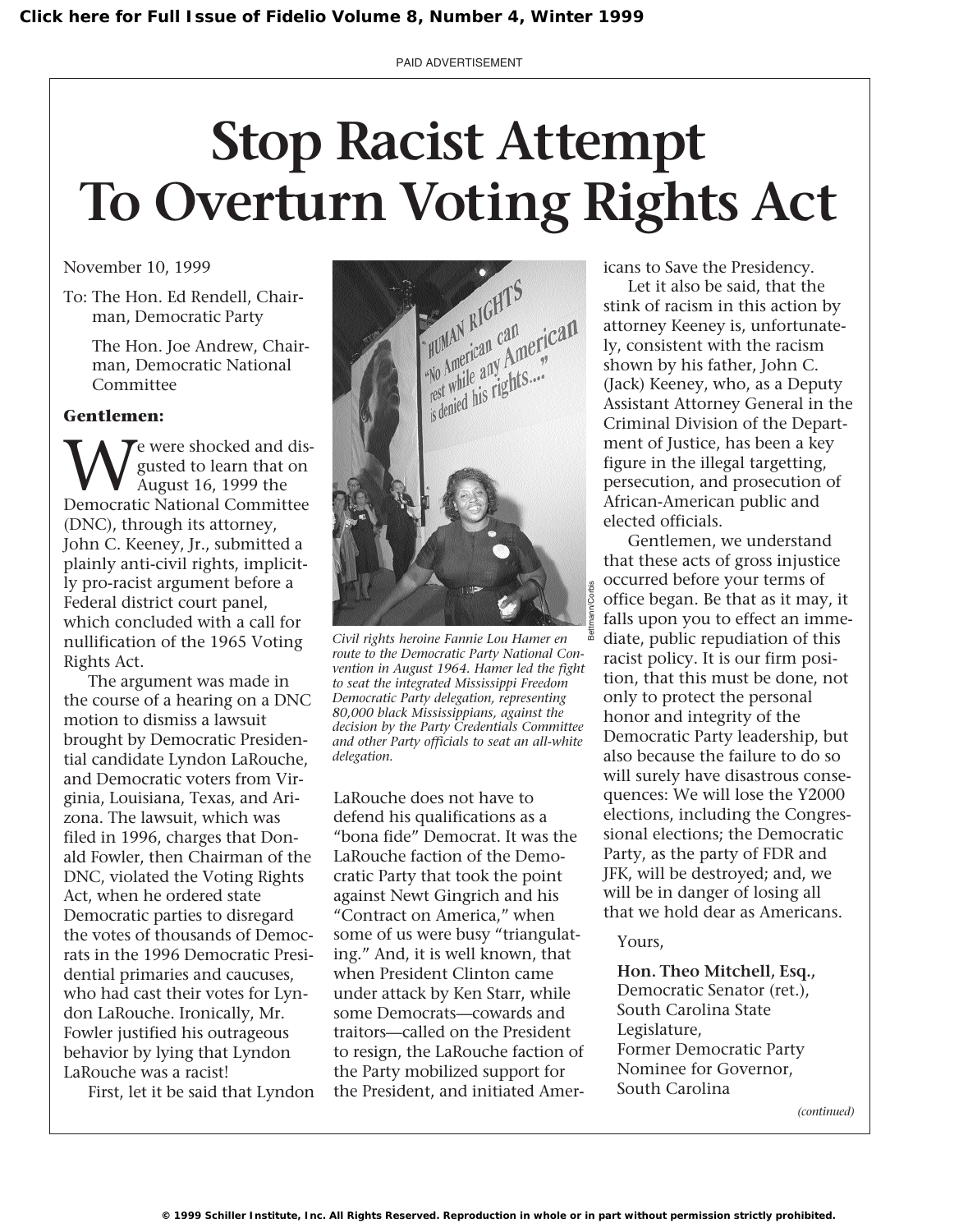*The following is a partial list of endorsers of the above letter. Affiliations are for identification purposes only. \*Indicates former office-holder* **U.S. CONGRESS** Rep. Mervyn M. Dymally,\* Calif.; former Chair, Congressional Black Caucus Rep. James R. Mann,\* Greenville, S.C. **STATE LEGISLATORS** *Alabama* Sen. George Clay, Tuskegee Sen. E.B. McLain, Brighton Sen. Sundra Escott-Russell, Birmingham Sen. Charles Steele, Jr., Tuscaloosa; National Board, SCLC Rep. William Clark, Prichard Rep. Johnny Ford, Tuskegee Rep. Andrew Hayden, Uniontown Rep. John Hilliard, Birmingham Rep. Tommie Houston, Birmingham Rep. Thomas Jackson, Thomasville Rep. Bryant Melton, Jr., Tuscaloosa Rep. Joseph Mitchell, Mobile Rep. Demetrius Newton, Birmingham Rep. George Perdue, Birmingham Rep. John W. Rogers, Jr., Birmingham Rep. James L. Thomas, Selma Rep. George Grayson,\* Normal *Arkansas* Sen. Roy C. "Bill" Lewellen, Marianna Rep. Jimmie Lee Wilson\*; First V.P., Arkansas State Conference, NAACP, Helena Rep. Steve Jones, West Memphis Rep. James Jordan,\* Monticello *California* Assemb. Chester B. Wray,\* Rocklin *Connecticut* Rep. Ernest Newton, Bridgeport *Florida* Rep. Addie Greene, West Palm Beach *Georgia* Rep. Lester Jackson, Savannah Rep. George Maddox, Decatur Rep. Eugene Tillman, Brunswick *Hawaii* Rep. Michael P. Kahikina, Honolulu *Illinois* Rep. Coy Pugh, Chicago *Indiana* Sen. Cleo Washington, Southbend *Kentucky* Rep. Perry Clark, Louisville *Louisiana* Rep. Arthur Morrell, New Orleans *Maryland* Sen. Clarence Mitchell IV, Baltimore Sen. John Jeffries,\* Baltimore Sen. Lena K. Lee,\* Baltimore Sen. Clarence Mitchell III,\* Baltimore Del. Clarence Davis, Baltimore Del. Michael Dobson, Baltimore Del. Wendell Phillips, Baltimore *Massachusetts* Rep. Benjamin Swan, Chair, Legislative Black Caucus, Springfield *Michigan* Rep. Lamar Lemmons, Detroit

Rep. Ed Vaughn, Detroit; First Vice Chair, Legislative Black Caucus *Mississippi* Rep. Eric Fleming, Jackson Rep. David Gibbs, West Point Rep. Leonard Henderson, Clarksdale Rep. Robert Huddleston, Sumner Rep. Walter L. Robinson, Jr., Bolton Rep. Alfred Walker, Jr., Columbus *Missouri* Rep. Frank Williamson,\* St. Louis *Nebraska* Sen. George Bill Burrows,\* Adams Sen. Don Eret,\* Dorchester *Nevada* Sen. Joseph M. Neal, Jr., Detroit; Chair, Legislative Black Caucus Rep. Marion Bennett,\* Las Vegas Rep. Lonnie Chaney,\* Las Vegas *New Hampshire* Rep. William H. McCann, Jr.,\* Dover *New Mexico* Rep. Fred Luna, Los Lunas Rep. James Roger Madalena, Jemez Pueblo *New York* Assemb. Samuel D. Bea, Jr., Bronx *North Carolina* Sen. Luther H. Jordan, Jr., Wilmington Rep. Alma Adams, Greensboro Rep. Jerry Braswell, Goldsboro Rep. Milton "Toby" Fitch, Wilson Rep. Howard Hunter, Conway Rep. Doc Brown,\* Weldon Rep. James P. Green, M.D.,\* Henderson *North Dakota* Sen. Dale Marks,\* Ypsilanti Rep. Ray Meyer,\* Sioux County *Ohio* Sen. Rhine L. McLin, Dayton Sen. Eugene Branstool,\* Utica Rep. John Barnes, Cleveland Rep. Vernon Sykes, Akron Rep. Vermel Whalen,\* Cleveland *Pennsylvania* Rep. Harold James, Philadelphia; Special Assistant to the President, National Black Caucus of State Legislators Rep. Thaddeus Kirkland, Chester; Chaplain, National Black Caucus of State Legislators; Vice Chair, Pennsylvania Legislative Black Caucus Rep. John Myers, Philadelphia Rep. William R. Robinson, Pittsburgh; Treasurer, Pennsylvania Legislative Black Caucus Rep. W. Curtis Thomas, Philadelphia Rep. Leanna Washington, Philadelphia; Chair, Philadelphia Black Elected Officials *Rhode Island* Sen. Charles D. Walton, Providence Rep. Maxine Bradford Shavers, Newport *South Carolina* Sen. Robert Ford, Charleston Sen. Maggie Wallace Glover, Florence Sen. Herbert Fielding,\* Charleston Rep. Walter Lloyd, Walterboro Rep. W.B. "Willie" McMahand, Piedmont

Rep. Fletcher Smith, Greenville

*Tennessee* Rep. Ulysses Jones, Jr., Memphis Rep. Larry Miller, Memphis Rep. Larry Turner, Memphis Rep. Joe Towns, Memphis Rep. Rufus Jones,\* Memphis Rep. Ira H. Murphy,\* Memphis *Virginia* Sen. L. Louise Lucas, Portsmouth Del. Mary T. Christian, Newport News Del. Jerrauld Jones, Norfolk Del. William P. "Billy" Robinson, Jr., Norfolk Del. W. Ferguson Reid,\* Richmond *West Virginia* Del. Floyd Fullen,\* Shinnston *Wisconsin* Sen. Monroe Swan,\* Milwaukee *Virgin Islands* Sen. George Goodwin, St. Croix **MUNICIPAL AND OTHER ELECTED OFFICIALS** Richard Arrington, Mayor,\* Birmingham, Ala. Robert Avery, City Council, Gadsden, Ala.; President,\* Alabama Black Caucus of Local Elected Officials Rufus Lee, Mayor Pro-Tem, Geneva, Ala. Essie Madison, Mayor, McMullen, Ala. Ms. Bennie R. Crenshaw, City Council, Selma, Ala. Albert Turner, Perry County Commissioner, Marion, Ala. Fred Washington, President, City Council, Tuskegee, Ala. Frances Osuna, Mayor, Guadalupe, Ariz. Albert Carroll, Jr., City Council, Avondale, Ariz. William J Edwards, Director, Ward 5, Hot Springs, Ark. Louis Byrd, Mayor/City Council, Lynwood, Calif. Gilbert B. Grijalva, Mayor, Calixico, Calif. Ramiro Morales, Mayor, Bell Gardens, Calif. Kathy Navejas, Mayor,\* Hawaiian Gardens, Calif. Ricardo Sanchez, Mayor, Lynwood, Calif. Delores Zurita, City Council, Compton, Calif. Virginia Wyatt Deckard, City Council\* and Mayor,\* Perris; Board Member, Val Vero Unified School Dist., Calif. Willie Marshall, Vice Mayor, South Bay, Fl. Eugene Jefferson, City Council, Lake City, Fl. Ken Hill, City Council, Albany, Ga. James Mays, County Commisioner, Lee County, Ga. Rosemarie Love, Cook County Commissioner,\* Chicago, Ill. James Hayes, City Council, Urbana, Ill. Frank Kreidermacher, Township Board Chairman, Mt. Vernon, Ill. Thomas V. Barnes, Mayor,\* Gary, Ind. Tim Scott, Mayor, Burlington, Iowa Ernest N. Lewis, Jr., Commissioner of United Government, Kansas City, Kan. Kathryn Gaeddert, Mayor, Newton, Kan. Jeffrey A. Roberts, Mayor, Hutchinson, Kan. Raquel Fleer, City Commissioner Ottawa, Kan.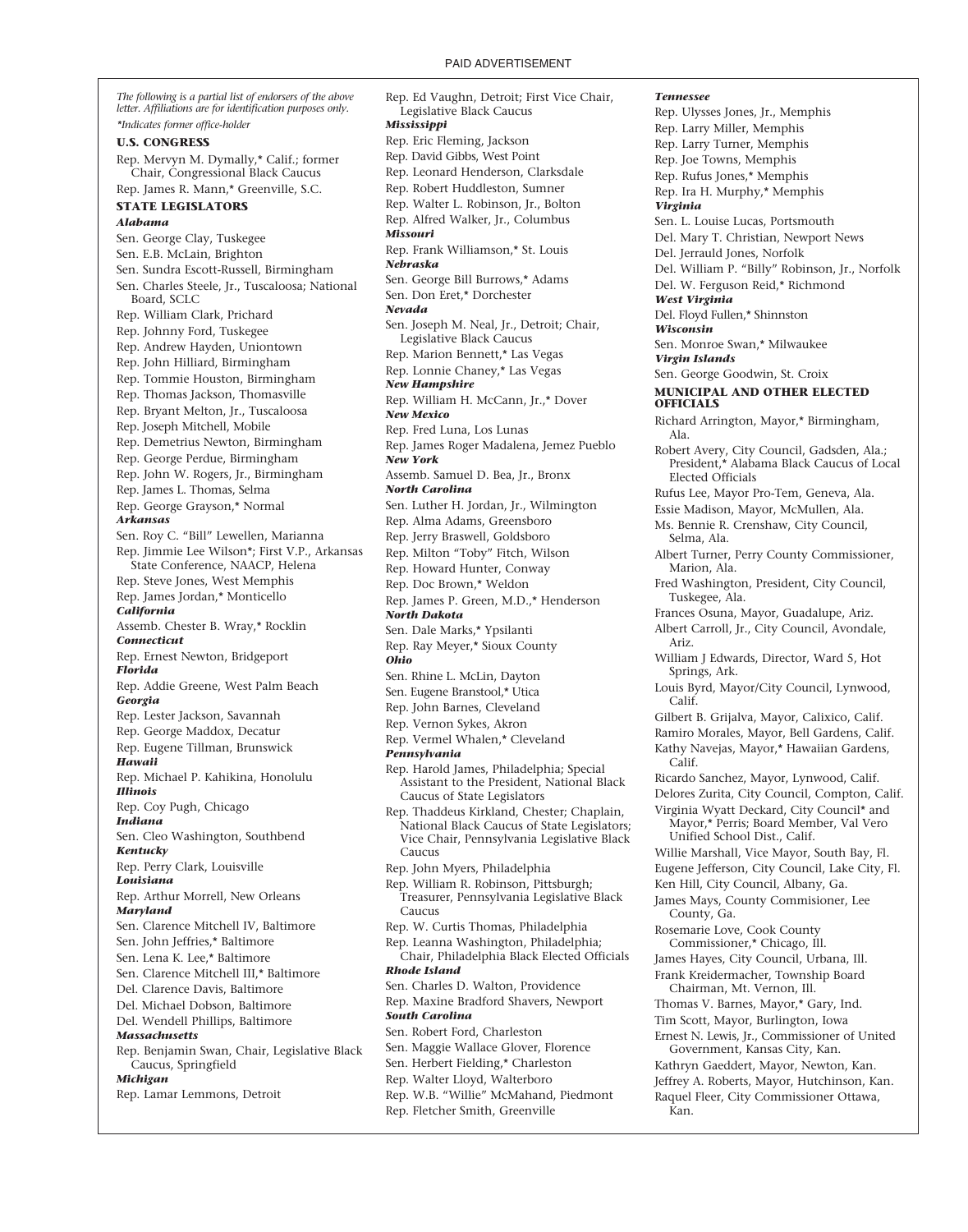- Chris Williams, City Council, Lafayette, La. William Devine, City Council, Capital Heights, Md.
- Bea Gaddy, City Council, Baltimore, Md. Dennis Landis, Jr., City Council, North Brentwood, Md.
- Arthur Davis, City Council, Albion, Mich. James Jendrasiak, City Commissioner, Grand Rapids, Mich.
- E.S. Joselyn, City Council, Crystal, Minn. Jimmie Jenkins, City Council, Gulfport, Miss.
- Keith L. Conway, Mayor, Kinloch, Mo. Mollie Bradford, Mayor, Velda Village Hills,
- Mo. Junifer Hall, Chief Deputy City Clerk, Gary, Ind.
- Angelo Cintron, Deputy Mayor, Haverstraw, N.J.
- Nellie Moyeno, City Council, Hoboken, N.J. Donald Page, City Council, Orange, N.]. .
- Melissa Lopez, City Council, Artesia, N.M. George Begany, Mayor,\* Buchanan, N.Y.
- Martin Malave-Dilan, City Council,
- Brooklyn, N.Y.
- Otha Piper, Jr., Mayor, Creedmoor, N.C.
- Ann Stevens, Mayor, Carlisle, N.C.
- Sallie McLean, Commissioner, Maxton, N.C.
- John T. Saraga, Mayor, Xenia, Ohio
- Vermon L. Dillon, City Council, Xenia, Ohio James E. Fortune, City Council, Youngstown, Ohio
- Joseph Jones, City Council, Cleveland, Ohio O. Mays, City Council, East Cleveland, Ohio Sterling R. Uhler, Council Council, Fairfield, Ohio
- Edna D. Pincham, President,\* Board of Education, Youngstown, Ohio
- Stanley E. Tolliver, Esq., President,\* Board of Education, Cleveland, Ohio
- Charlotte Haywood, City Council, Lawton, Okla.
- Preston Jackson, City Council, Okmulgee, Okla.
- Donna Reed Miller, City Council, Philadelphia, Penn.
- John Lawless, City Council President\*; Democratic Party Chair,\* West Conshohocken, Penn.
- Ralph Singletary, Mayor,\* Lake City, S.C. Rosemounda P. Butler, City Council, W.
- Columbia, S.c.
- Wendell G. Gillard, City Council, Charleston S.c.
- Robert M. Mitchell, City Council, Charleston, S.c.
- Edward Robinson, City Council, Florence, S.c.
- Marvin Stevenson, Chair, Marion County Council, S.c.
- William Terry, City Council, Greenwood; S.c.
- Billy Williams, City Council, Florence, S:c. Kwame Leo Lillard, City Council,\* Nashville,
- Tenn. Shelvie Rose, City Council, Covington,
- Tenn.; Tipton County Commissioner John Taylor, City Council, Chattanooga,
- Tenn.
- Joe O. Holguin, City Council, San Angelo, Tex.
- AI Lipscomb, City Council, Dallas, Tex. Michael Yarbrough, City Council, Houston, Tex.
- George Garwood, Jr., City Council, So. Ogden, Utah
- Steve Jenkins, Mayor, Bridgeport, Wash.; President, Assn. of Washington Cities
- DEMOCRATIC PARTY OFFICIALS
- Barbara Lett Simmons, Member, Democratic National Ctte., Washington, D.C.
- Carrie Johnson, Executive Ctte., Alabama State Democratic Ctte., and Choctaw County, Ala.
- King Titus, State Democratic Central Ctte., Los Angeles, Ca.
- Ziad Ziadeh, State Democratic Central Ctte., Arab American Caucus, San Jose, Ca.
- Helen Alexander, State Democratic Central Ctte., Frederick County, Md.
- Mary Borowski, State Democratic Central Ctte., Frederick County, Md.
- Virginia Graves, Chair,\* Democratic Party, Rowan County, N.C.
- Walter Dallas, 2nd Ward Leader, Democratic Party, Passaic, N.J.
- Raymond Miller, Ward 7, Pct. E. Democratic Ctte., Youngstown, Ohio
- Reinals Malowe, Democratic Central Ctte., Richmond, Va.; Richmond School Board
- Roland Thornton, Democratic Central Ctte., Chesapeake, Va.; Commissioner, Chesapeake Housing Authority
- Marvin Jarrett, Democratic County Chair,\* Phillips County, Ark.

#### CIVIL RIGHTS AND RELIGIOUS LEADERS

- Rev. Hosea Williams, State Legislator,\* Ga.; Atlanta City Councilman"; DeKalb County Commissioner\*; Field General to Martin Luther King, Jr.\*
- Amelia Boynton Robinson, Civil Rights leader; Recipient, Martin Luther King Freedom Medal; Secretary,\* Selma, Ala. SCLC
- Rev. James R. Bevel, Director of Direct Action" for Dr. Martin Luther King, Chicago, Ill.
- Lawrence Guyot, Chairman,\* Mississippi Freedom Democratic Party, Washington, D.C.
- Rev. John Coats, President, Ohio Coalition of Concerned Black Citizens, Columbus, Ohio
- JL Chestnut, Civil Rights Attorney, Selma, Ala.
- Ben Chaney, Jr., President, James Earl Chaney Foundation, New York, N.Y.
- A.M.E. Logan, Jackson, Miss.
- Avon Williams Rollins, Sr., Co-founder, SNCC, Memphis, Tenn.
- Hollis Watkins, Southern Echo, Jackson, Miss.
- Matthew Fogg, President, Congress Against Racism & Corruption in Law Enforcement, U.S. Marshal, Washington, D.C.
- Rev. Dr. Carl Washington, President, The Baptist Ministers' Conference of Baltimore and Vicinity, Baltimore, Md.
- Rev. C. Blakley, National Congress of Black Churches, Los Angeles, Calif.
- Unanimous vote of Eastside Ministers Union of Southern California
- Rev. ].E. Bridges, President, Eastside Ministers Union of So. California, Los Angeles, Calif.
- Rev. Robert L. Davis, Vice President, Eastside Ministers Union of Southern California, Los Angeles, Calif.
- Rev. C.E. Kelly, Vice President, Eastside Ministers Union of Southern California, Los Angeles, Calif.
- Ron Meyers, President, Meyers Foundation, Tchula, Miss.
- Rev. Nimrod Q. Reynolds, National Secretary, SCLC, Anniston, Ala.
- Dr. Nathaniel J. Brockman, SCLC National Board, Greenville, S.c.
- Dr. Bernard ]. Bridges, SCLC National Board, Atlanta, Ga.
- Rev. R.N. Gooden, SCLC National Board, Tallahassee, Fla.
- Rev. Abraham Woods, SCLC National Board, Birmingham, Ala.
- Rev. Nelson H. Smith, SCLC National Board, Birmingham, Ala.
- Celes King III, State Chair, CORE, Los Angeles, Calif.
- Benny Roundtree, State President, SCLC, Greenville, N.C.
- Rev. William Avon Keen, Virginia Vice President, SCLC; President, SCLC, Danville, Va.
- Colonel Stone Johnson, V.P., SCLC, Birmingham, Ala.
- Rev. Robert ].N. Jones, Virginia Board of Directors SCLC, Richmond, Va.
- Raymond Scott, National Board, NAACP; President, NAACP, Port Arthur, Tex.
- Rev. Morris Shearin, President, Washington, D.C. NAACP; National Board, NAACP
- Raphael Cassimere, Jr., Chair,\* Region VI, NAACP, New Orleans, La.
- Harvey Thompson, Vice President, District "C," Louisiana State NAACP, Baton Rouge
- O.G. Christian, Executive Board, Philadelphia Branch NAACP; Member, Pennsylvania Democratic State Ctte.
- James T. Wilson, President, Watts NAACP; State Coordinator, Calif. State NAACP, Los Angeles, Calif.
- Mel Evans, President, Clinton, Miss. NAACP; State Parliamentarian, Mississippi NAACP
- Obie Clark, President, Meridian NAACP, Miss.
- Philip Loftin, Political Chair, Oklahoma State NAACP, Tulsa
- Andrew Hawkins, President, Gibson County NAACP, Tenn.
- Rev. Carl Fitchett, First V.P., Philadelphia NAACP; Bus. Agent, Phila. Housing Employees Local 934, AFSCME, DC 33
- Ernest M. Deckard, Chair, Texas State NAACP Labor Ctte., Tyler
- James Hill, State Board of Directors, Virginia NAACP; Chairman, District 6, Va.
- Jeffrey Cardell Enoch, Jr., NAACP District Coordinator, Northeast District, Texas, Athens, Texas.

(continued)